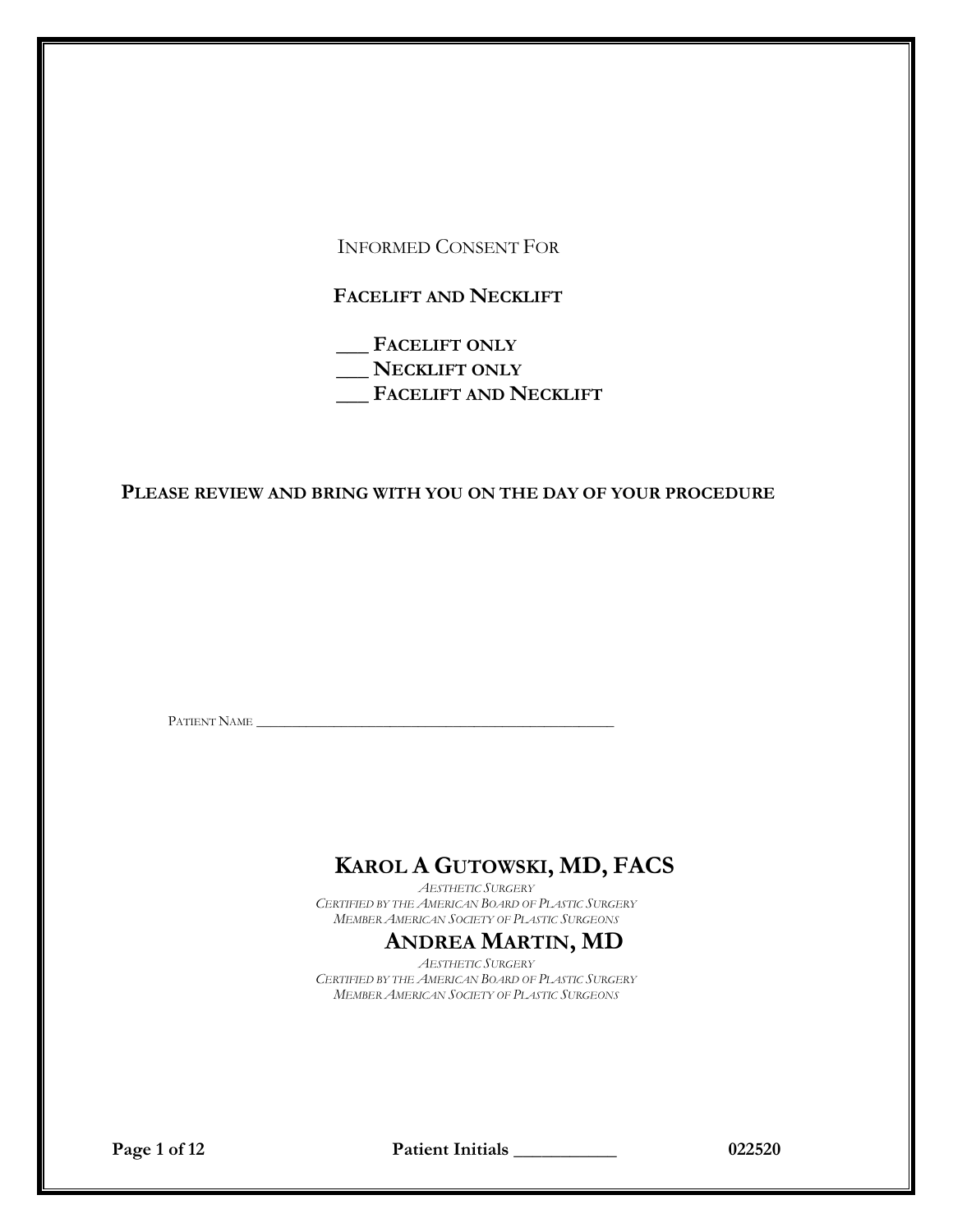## **INSTRUCTIONS**

This is an informed-consent document which has been prepared to help inform you about facelift and necklift surgery, its risks, and alternative treatments.

It is important that you read this information carefully and completely. Please initial each page, indicating that you have read the page and sign the consent for surgery as proposed by your plastic surgeon(s) and agreed upon by you.

## **GENERAL INFORMATION**

Facelift or necklift, also called rhytidectomy and cervicoplasty, are surgical procedures to improve visible signs of aging on the face and neck. As individuals age, the skin and muscles of the face region begin to lose tone. The procedure cannot stop the process of aging. It can improve the most visible signs of aging by tightening deeper structures, re-draping the skin of face and neck, and removing selected areas of fat if necessary. A facelift or necklift can each be performed alone, together, or in conjunction with other procedures, such as a brow lift, liposuction, eyelid surgery, nasal surgery or with fat grafting.

Facelift and necklift surgery is individualized for each patient. The best candidates for surgery have a face and neck line beginning to sag, but whose skin has elasticity and whose bone structure is well defined.

# **ALTERNATIVE TREATMENTS**

Alternative forms of treatment consist of not treating the laxity in the face and neck with facelift or necklift. Improvement of skin laxity, skin wrinkles and fatty deposits may be attempted by other nonsurgical treatments such as Ulthera, radiofrequency, chemical peels, LASER treatments, facial fillers, botox, etc. or surgery such as liposuction, suspension sutures, etc. Risks and potential complications are also associated with alternative forms of treatment.

## **INHERENT RISKS OF FACELIFT SURGERY**

Every surgical procedure involves a certain amount of risk and it is important that you understand these risks and the possible complications associated with them. In addition, every procedure has limitations. An individual's choice to undergo a surgical procedure is based on the comparison of the potential risks to benefits. Although the majority of patients do not experience these complications, you should discuss each of them with your plastic surgeon(s) to make sure you understand all possible risks of surgery.

# **SPECIFIC RISKS OF FACELIFT AND NECKLIFT SURGERY**

**Hair Loss** - Hair loss may occur in areas of the face where the skin was elevated during surgery. Though an unusual occurrence, the most common locations are in the temple area and behind your ear. The occurrence of this is not predictable.

**Nerve Injury** - Motor and sensory nerves may be injured during surgery. Weakness or loss of facial movements may occur after surgery. Nerve injuries may cause temporary or permanent loss of facial movements and feeling. Such injuries may improve over time. Additional surgical procedures such as nerve repair, nerve grafting or transfer may be required should you have a nerve injury. Injury to sensory nerves of the face, neck and ear regions may cause temporary, or more rarely permanent numbness. Painful nerve scarring is very rare, but possible.

**Page 2 of 12 Patient Initials \_\_\_\_\_\_\_\_\_\_\_ 022520**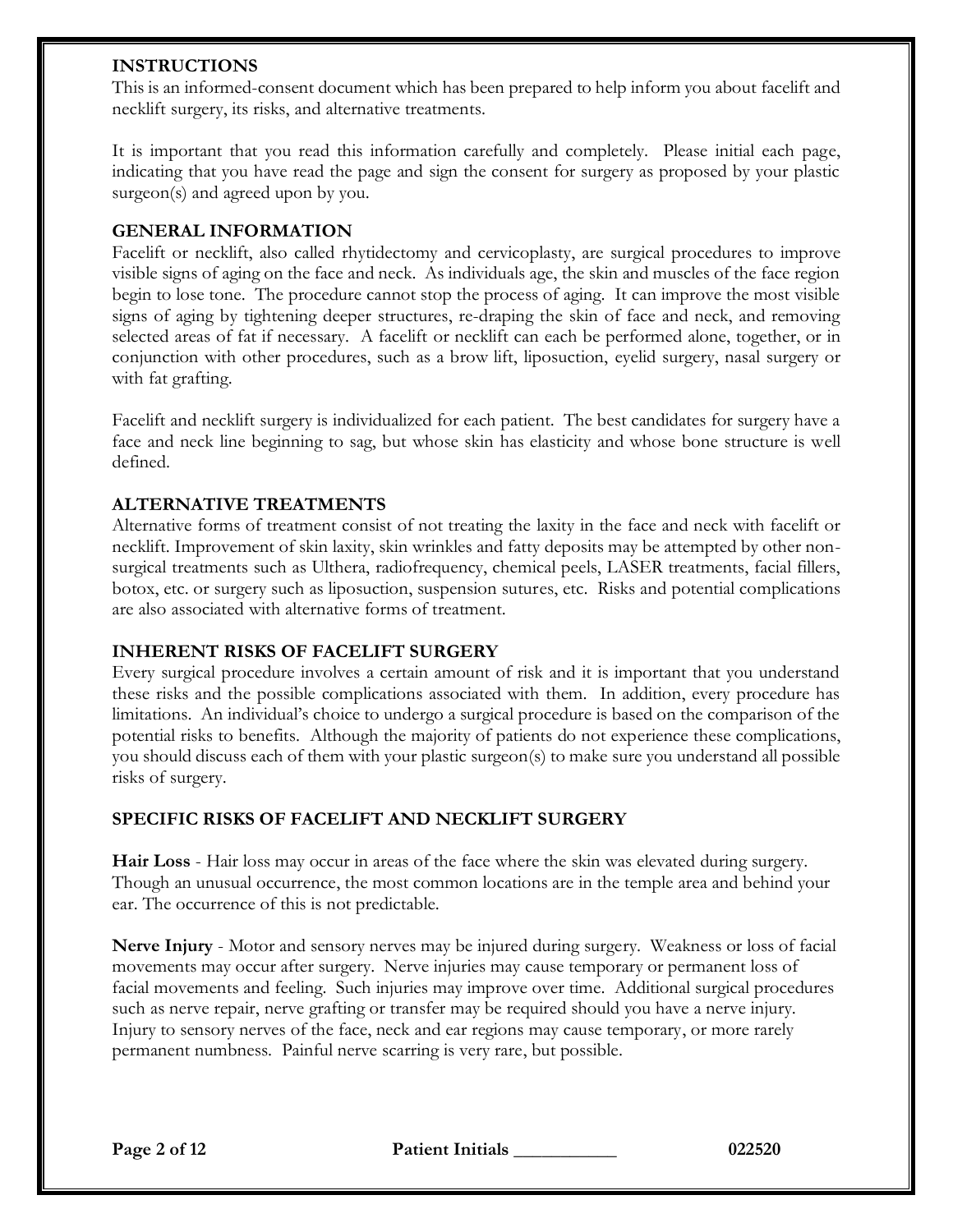**Use of Platelet Gel or Fibrin Sealant "Tissue Glue" During Surgery Advisory** - Platelet Gel (from your blood) and Fibrin sealants (from heat-treated human blood components to inactivate virus transmission) may be used to hold tissue layers together at surgery and to diminish postoperative bleeding and bruising following a rhytidectomy. Sealants have been carefully produced from screened donor blood plasma for hepatitis, syphilis, and human immunodeficiency virus (HIV). These products have been used safely for many years as sealants in cardiovascular and general surgery. This product is thought to help in diminishing surgical bleeding and by adhering layers of tissue together.

**Previous Surgical Scars** - Surgical scars from previous facial surgery may limit the amount of skin tightening that can be produced, and may cause contour irregularities, or result in wound formation.

**Asymmetry** - Symmetrical face and neck appearance may not result after surgery. Factors such as skin tone, fatty deposits, skeletal prominence, and muscle tone may contribute to normal asymmetry in body features. Most patients have differences between the right and left side of their faces before any surgery is performed. Additional surgery may be necessary to attempt to diminish asymmetry.

**Parotid Fistula** - The parotid gland rests at the angle of your jaw and produces salvia. In deeper facelifts the gland can be opened resulting in persistent leakage of this salvia into the facelift surgery site. This is referred to as a salivary or parotid fistula. A simple test of the fluid called amylase will determine if a salivary or parotid fistula is present. Medications and additional non-surgical treatment, such as Botox, or surgical treatment may be required to close a salivary or parotid fistula**.** 

**Seroma** - Infrequently, fluid may accumulate between the skin and the underlying tissues following surgery, trauma or vigorous exercise. Should this problem occur, it may require additional procedures for drainage of fluid. Seromas should be addressed to prevent an unfavorable outcome. Should this problem occur, notify your surgeon(s). Additional procedures for drainage of fluid may be required. A seroma following surgery usually resolves with repeated aspiration.

**Recurrence of Signs of Aging/ Redo-Facelift** - This procedure is a temporary measure to improve the visible signs of aging. The exact duration or longevity of your facelift and necklift can be dependent upon many factors including your bone structure, weight gain/ loss, skin quality and skin damage, etc., as well as the technique utilized to perform your facelift. The procecure cannot stop the process of aging. It can improve the most visible signs of aging by tightening deeper structures, re-draping the skin of face and neck, and removing selected areas of fat if necessary.

**Distortion of Anatomic Landmarks** - There is the inherent risk of distortion of the hairline, side burns, earlobes, along with the shape of the face, eyes, and neck during this procedure. These may be permanent, and may require further surgeries to improve.

# **GENERAL RISKS OF SURGERY**

**Healing Issues** - Certain medical conditions, dietary supplements and medications may delay and interfere with healing. Patients with massive weight loss may have a healing delay that could result in the incisions coming apart (partial wound dehiscence), infection, and tissue changes resulting in the need for additional medical care, surgery, and prolonged hospitalizations. Patients with diabetes or those taking medications such as steroids on an extended basis may have prolonged healing issues. Smoking will cause a delay or disruption in the healing process, often resulting in the need for additional surgery to treat non-viable tissue. There are general risks associated with surgery such as swelling, bleeding, possibility of additional surgery, prolonged recovery, skin color changes, shape

**Page 3 of 12 Patient Initials \_\_\_\_\_\_\_\_\_\_\_ 022520**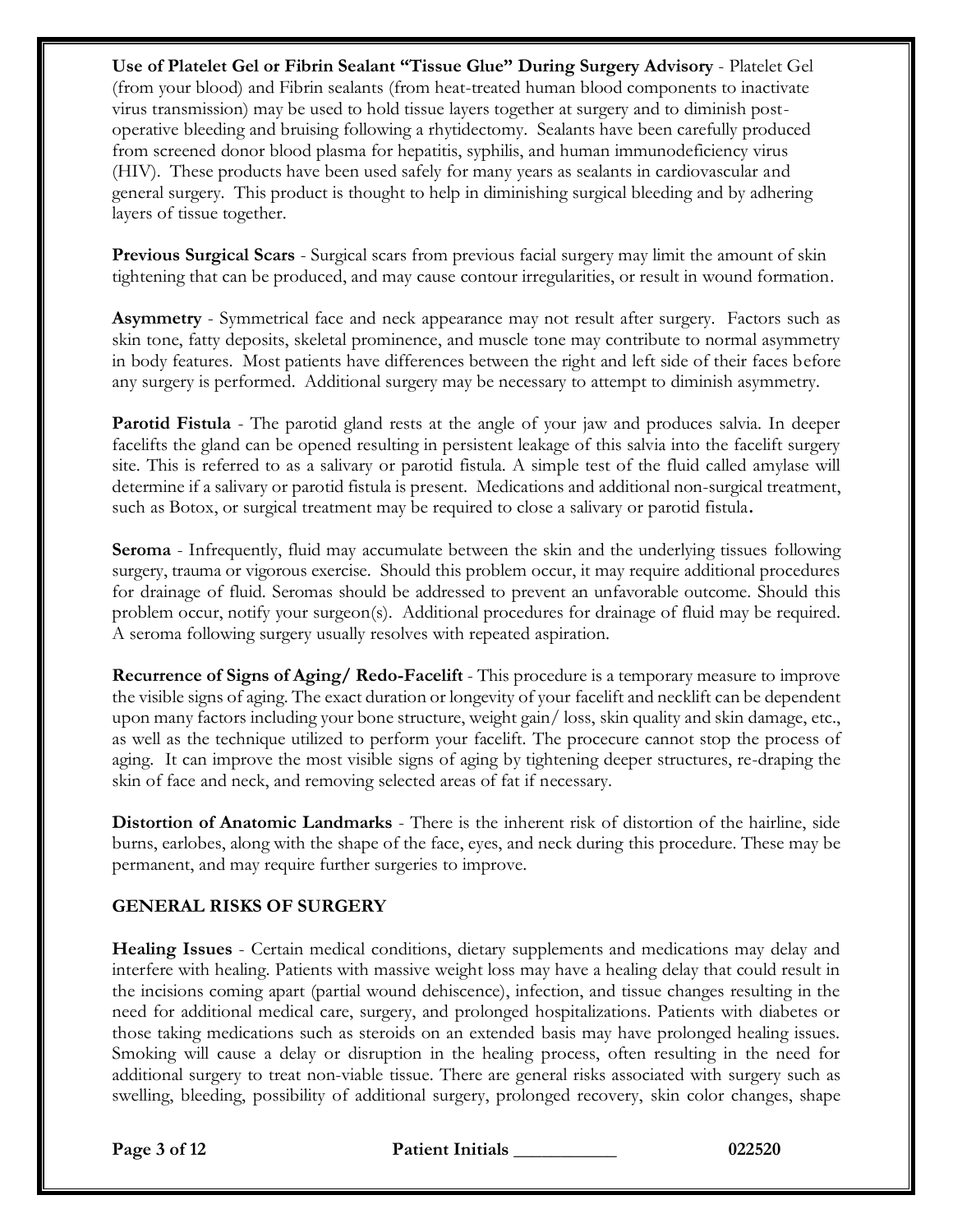changes, infection, not meeting patient goals and expectations, and added expense to the patient. There may also be a longer recovery due to the length of surgery and anesthesia. Patients with significant skin laxity will continue to have the same lax skin after surgery. The quality or elasticity of skin will not change and recurrence of skin looseness will occur at some point in the future, quicker for some than others.

**Bleeding**- It is possible, though unusual, to experience a bleeding episode during or after surgery. Should bleeding occur, it may require emergency treatment to stop the bleeding, drain accumulated blood or you may require a blood transfusion, though such occurrences are rare. The collection of blood that can occur under your skin following surgery is referred to as a hematoma. Increased activity too soon after surgery can lead to increased chance of bleeding and additional surgery. It is important to follow postoperative instructions and limit exercise and strenuous activity for the instructed time. Non-prescription "herbs" and dietary supplements can increase the risk of surgical bleeding, and should be stopped (see "Medications to Avoid" Instructions). Hematoma can occur at any time, usually in the first three weeks following injury to the operative area. If blood transfusions are necessary to treat blood loss, there is the risk of blood-related infections such as hepatitis and HIV (AIDS). Your surgeon(s) may provide medications after your surgery to prevent blood clots. Medications that are used to prevent blood clots in veins can produce bleeding and decreased blood platelets.

**Infection** - Infection, although uncommon, can occur after surgery. Should an infection occur, additional treatment including antibiotics, hospitalization, or additional surgery may be necessary. It is important to tell your surgeon(s) of any other infections, such as a history of MRSA infections, an open wound, recent upper respiratory infection/ pneumonia, ingrown toenail, insect bite, tooth abscess, or urinary tract infection. Infections in other parts of the body, may lead to an infection in the operated area. Post-operative infections often result in more extensive scarring and predispose to revision surgery.

**Bowel Problems** - The return of bowel function following surgery is important. An ileus is a disruption in bowel function caused by the failure of peristalsis (forward movement) or hypomobility of your bowels/ gut resulting in a lack of defecation, and possibly obstruction or repeated vomiting. Anesthetics and medications like pain medications given to you at the time of surgery can contribute to the development of an ileus in the post-operative period. An ileus can result in abdominal distention, vomiting, inability to absorb oral medications and possibly hospitalization. Repeated vomiting could result in an aspiration pneumonia and respiratory failure. It is essential to have regular bowel function after your surgery. You should take a stool softener and stay hydrated.

**Major Wound Separation** – Incisions / Wounds may separate after surgery. Should this occur, additional treatment including surgery and even hospitalization may be necessary.

**Scarring** - All surgery leaves scars, some more visible than others. Although good wound healing after a surgical procedure is expected, abnormal scars may occur within the skin and deeper tissues. Scars may be unattractive and of a different color than the surrounding skin tone. Scar appearance may also vary within the same scar. Scars may be asymmetrical (appear different on the right and left side of the body). There is the possibility of visible marks in the skin from sutures. In some cases scars may require surgical revision or treatment.

**Revision Surgery** - Every effort is made for you to have a favorable outcome, but unforeseen events can occur that may require revisional surgery. Patients with multiple medical problems, massive weight loss patients, smokers, patients that develop infections after surgery and other high risk patients have a greater propensity to require revisional surgery. Issues that may need to be addressed in the post-

**Page 4 of 12 Patient Initials \_\_\_\_\_\_\_\_\_\_\_ 022520**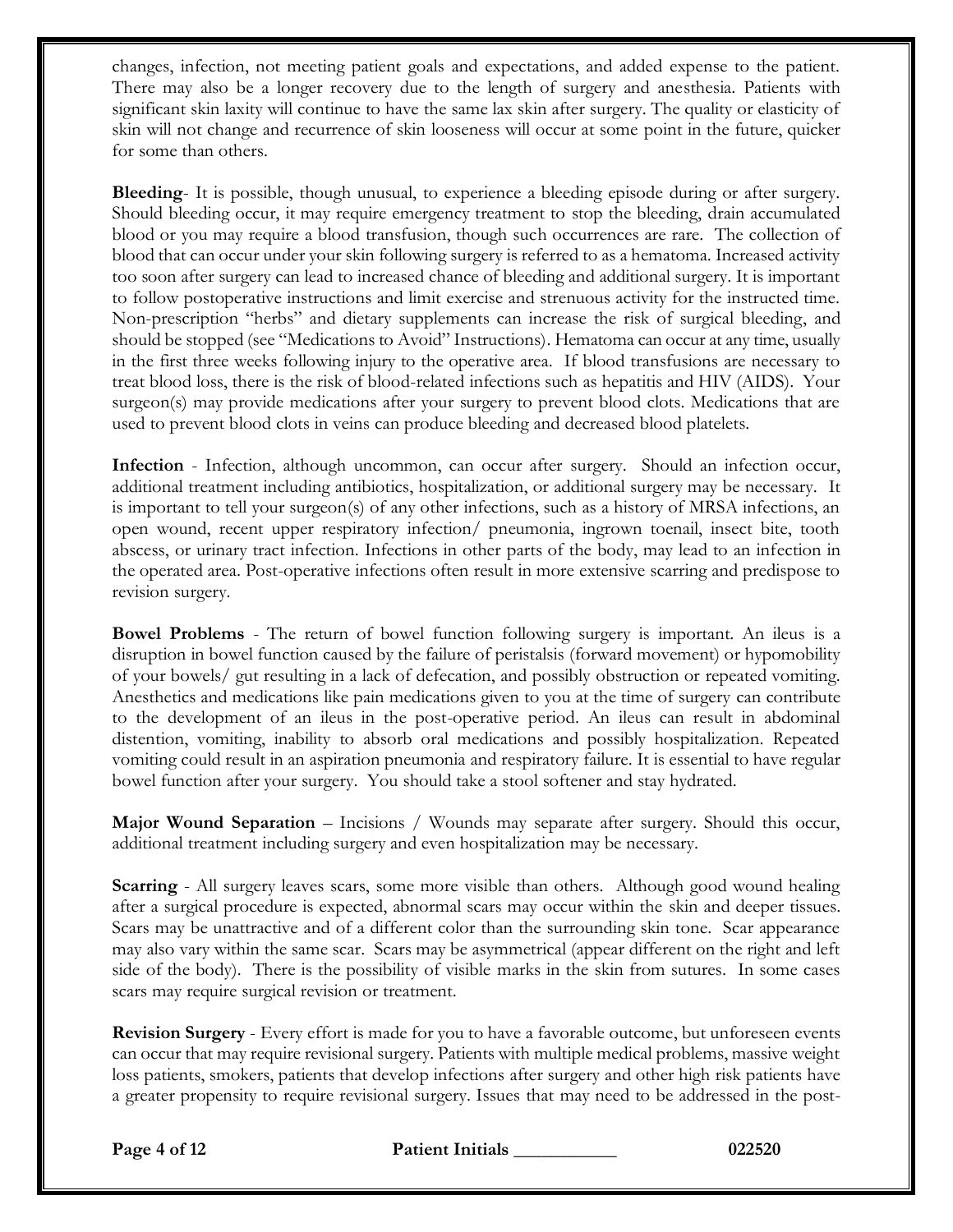operative period include but are not limited to skin excess, asymmetry, contour irregularities, folds, wrinkles, loose skin, ear lobe malposition or loss, and hair line distortion.

**Firmness** - Excessive firmness can occur after surgery due to internal scarring. The occurrence of this is not predictable. Additional treatments, including surgery, may be necessary.

**Skin Sensitivity** - Itching, tenderness, or exaggerated responses to hot or cold temperatures may occur after surgery. Usually this resolves during healing, but in rare situations it may be chronic.

**Sutures** - Most surgical techniques use deep sutures. You may notice these sutures after your surgery. Sutures may spontaneously poke through the skin, become visible or produce irritation that requires suture removal.

**Damage to Deeper Structures** - There is the potential for injury to deeper structures including nerves, blood vessels, lymphatics, and muscles during surgery. With general anesthesia, damage to the lungs (pneumothorax) is also a risk. The potential for this to occur varies according to the type of procedure being performed. Injury to these structures may be temporary or permanent.

**Fat Necrosis** - Fatty tissue found deep to the skin might die. This may produce areas of firmness within the skin. Additional surgery to remove areas of fat necrosis may be necessary. There is the possibility of contour irregularities in the skin that may result from fat necrosis.

**Surgical Anesthesia** - Both local and general anesthesia involves risk. There is the possibility of complications, injury, and even death from all forms of surgical anesthesia or sedation.

**Shock** - In rare circumstances, your surgical procedure can cause severe trauma, particularly when multiple or extensive procedures are performed. Although serious complications are infrequent, infections or excessive fluid loss can lead to severe illness and even death. If shock occurs, hospitalization and additional treatment would be necessary.

**Pain** - You will experience pain after your surgery. Pain of varying intensity and duration may occur and persist after surgery. If you suffer from chronic pain, and are treated/followed by a Pain Therapy Practitioner, you may be asked to see this practitioner pre operatively to assist you in the management of your pain disorder in the post-operative period. Chronic pain may occur very infrequently from nerves becoming trapped in scar tissue or due to tissue stretching.

There are nerve endings that may become involved with healing scars from surgery. While there may not be a major nerve injury, the small nerve endings during the healing period may become too active producing a painful or over sensitive area due to the small sensory nerve involved with scar tissue. Often, massage and early non-surgical intervention resolves this. It is important to discuss postsurgical pain with your surgeon(s).

## **Cardiac and Pulmonary Complications:**

Pulmonary complications may occur secondarily to blood clots (pulmonary emboli), fat deposits (fat emboli), pneumonia, or partial collapse of the lungs after general anesthesia. Pulmonary emboli can be life-threatening or fatal in some circumstances. Inactivity and other conditions may increase the incidence of blood clots traveling to the lungs causing a major blood clot that may result in death. It is important to discuss with your physician any past history of swelling in your legs or blood clots that may contribute to this condition. Cardiac complications are a risk with any surgery and anesthesia, even in patients without symptoms. If you experience shortness of breath, chest pains, or unusual

**Page 5 of 12 Patient Initials \_\_\_\_\_\_\_\_\_\_\_ 022520**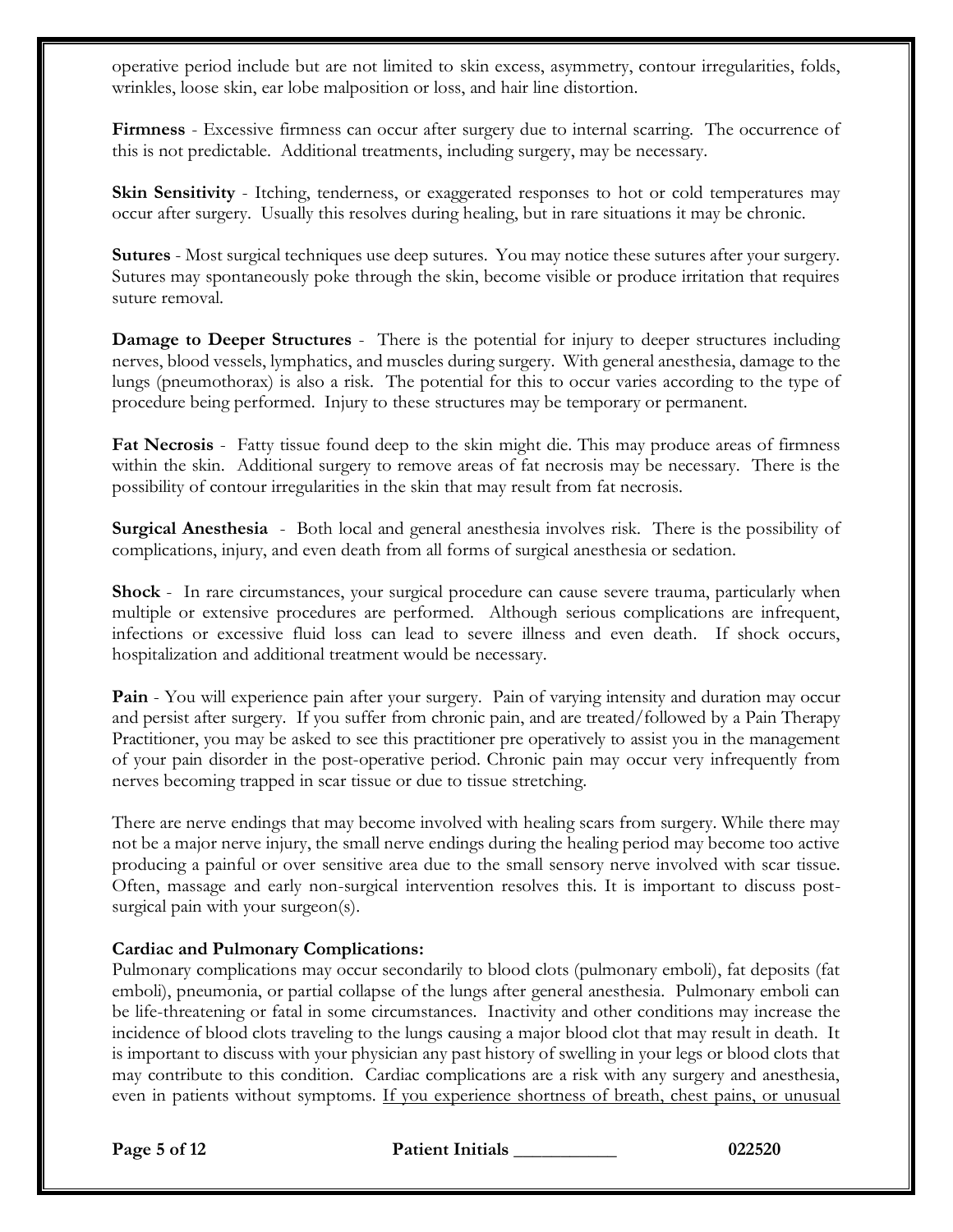heart beats, seek medical attention immediately. Should any of these complications occur, you may require hospitalization and additional treatment.

**Venous Thrombosis (Blood Clot)** - Thrombosed veins, which resemble cords, occasionally develop around IV sites, and usually resolve without medical or surgical treatment. A facelift and necklift is not usually associated with an increased risk for Deep Venous Thrombosis (DVT) and Pulmonary Embolus (PE). Often a screening process is conducted to determine if you are at increased risk for DVT or PE. Measures can be taken at the time of your surgery to prevent such events from occurring. It is important to discuss with your surgeon(s) if you or your family have a history of DVT or PE. Certain high estrogen pills, obesity, history of cancer, history of inflammatory bowel disease, etc. may increase your risk of DVT/ PE.

**Allergic Reactions** - In rare cases, local allergies to tape, suture material and glues, blood products, topical preparations or injected medications have been reported. Serious systemic reactions including shock (anaphylaxis) may occur in response to medications used during surgery and prescription medications. Allergic reactions may require additional treatment. It is important to notify your physician of any previous allergic reactions.

**Drug Reactions** - Unexpected drug allergies, lack of proper response to medication, or illness caused by the prescribed drug are possibilities. It is important for you to inform your physician of any problems you have had with any medication or allergies to medication, prescribed or over the counter, as well as medications you now regularly take. Provide your surgeon(s) with a list of medications and supplements you are currently taking.

**Surgical Wetting Solutions** - There is the possibility that large volumes of fluid containing dilute local anesthetic drugs and epinephrine that is injected into tissues during surgery may contribute to fluid overload or systemic reaction to these medications. Additional treatment including hospitalization may be necessary.

**Persistent Swelling (Lymphedema)** - Persistent swelling can occur following surgery.

**Fat/Air Embolism** - In rare cases, fat or air can enter the vascular system and can travel to the heart, lungs or brain. This can result in significant complications including tissue loss, blindness, strokes and death.

**Unsatisfactory Result** - Although good results are expected, there is no guarantee or warranty expressed or implied, on the results that may be obtained. The face and body is not symmetric and almost everyone has some degree of asymmetry which may not be recognized in advance. One side of the face may be slightly larger, one side of the face droopier. The breast and trunk area exhibits the same possibilities. Many of such issues cannot be fully corrected with surgery. The more realistic your expectations of your results, the better your results will appear to you. Some patients never achieve their desired goals or results, at no fault of the surgeon(s) or surgery. You may be disappointed with the results of surgery. Asymmetry, unanticipated shape and size, loss of function, wound disruption, poor healing, and loss of sensation may occur after surgery. Size may be incorrect. Unsatisfactory surgical scar location or appearance may occur. It may be necessary to perform additional surgery to improve your results. Unsatisfactory results may NOT improve with each additional treatment.

**Page 6 of 12 Patient Initials \_\_\_\_\_\_\_\_\_\_\_ 022520**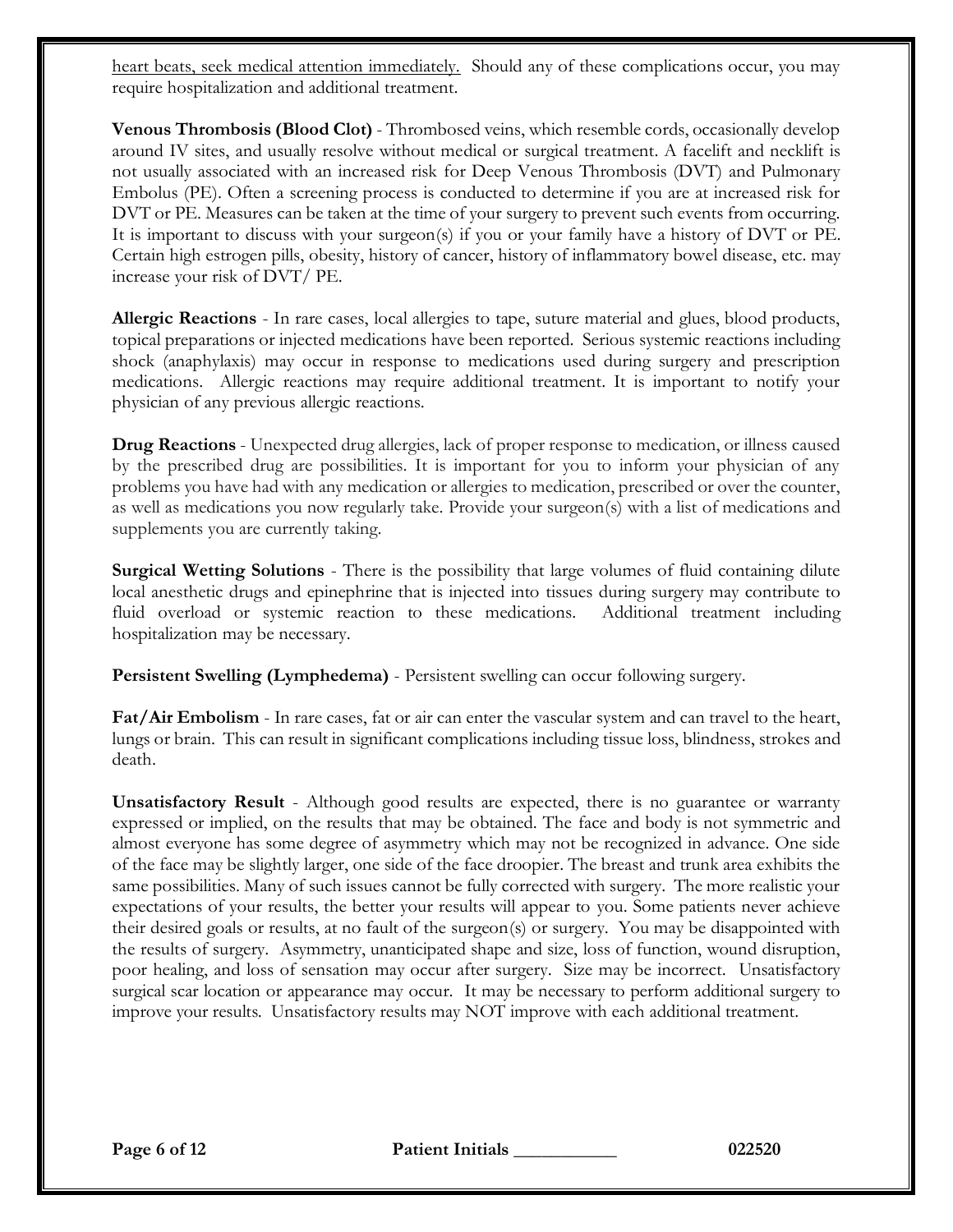### **ADDITIONAL ADVISORIES**

**Medications and Herbal Dietary Supplements** - There are potential adverse reactions that occur as the result of taking over-the-counter, herbal, and/or prescription medications. Aspirin and medications that contain aspirin interfere with forming blood clots, and therefore may contribute to more bleeding issues. If you have a medical condition (such as heart arrhythmia, heart stent, blood vessels with blockages, or blood clots) and are taking medications to thin your blood and prevent clotting such as Plavix, Warfarin, Coumadin, Xarelto, Effient or Pradaxa, discuss management of these medications around the time of surgery with your plastic surgeon(s). Your plastic surgeon(s) may sometimes coordinate a plan for these medications with the doctor that prescribed them for your medical condition. If you have been prescribed drugs for a medical condition, do not stop them without discussing it first with your plastic surgeon(s). Stopping these medications abruptly may result in a heart attack, stroke, or death. Be sure to check with your physician about any drug interactions that may exist with medications which you are already taking. If you have an adverse reaction, stop the drugs immediately and call your plastic surgeon(s) for further instructions. If the reaction is severe, go immediately to the nearest emergency room.

When taking the prescribed pain medications after surgery, realize that they can affect your thought process and coordination. Do not drive, do not operate complex equipment, do not make any important decisions and do not drink any alcohol while taking these medications. Be sure to take your prescribed medication only as directed.

**Sun Exposure – Direct or Tanning Salon** - The effects of the sun are damaging to the skin. Exposing the treated areas to sun may result in increased scarring, color changes, and poor healing. Patients who tan, either outdoors or in a salon, should inform their surgeon(s) and either delay treatment, or avoid tanning until the surgeon(s) say(s) it is safe to resume. The damaging effect of sun exposure occurs even with the use sun block or clothing coverage.

**Travel Plans** - Any surgery holds the risk of complications of delayed healing and your return to normal life. Please let the surgeon(s) know of any travel plans, important commitments already scheduled or planned, or time demands that are important to you, so that appropriate timing of surgery can occur. There are no guarantees that you will be able to resume all activities in the desired time frame. Allow at least 10-14 days to travel via airplane. Medications may be required should you have a long flight/ trip to prevent DVT/ PE in the immediate post-operative period.

**Long-Term Results** - Subsequent alterations in the appearance of your face and neck may occur as the result of aging, sun exposure, weight loss, weight gain, pregnancy, menopause or other circumstances not related to your surgery.

**Interference with Sentinel Lymph Node Mapping Procedures** - Facelift surgery procedures that involve cutting through lymphatic tissue and can potentially interfere with diagnostic procedures to determine lymph node drainage of the face to stage cancer.

**Body-Piercing** - Individuals who currently wear body-piercing jewelry in the surgical region are advised that an infection could develop from this activity. Body-piercing jewelry should be removed prior to your surgical procedure.

**Page 7 of 12 Patient Initials \_\_\_\_\_\_\_\_\_\_\_ 022520**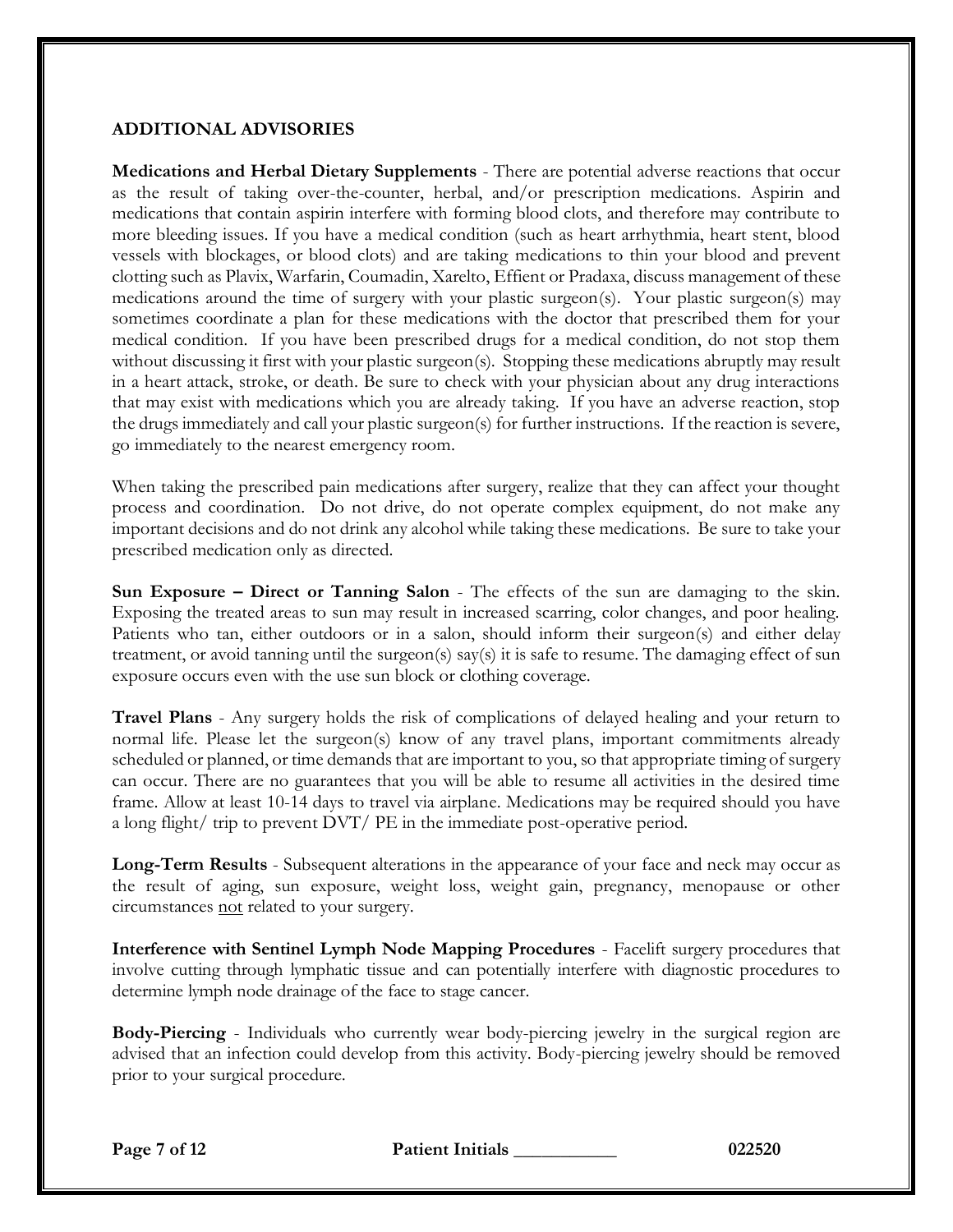**Nails** - To determine your vitals status during surgery your anesthesia provider may require access to your finger nails for monitoring. Make sure to have at least two finger nails free of nail polish or acrylic nails on the date of your surgery.

**Jewelry** - Jewelry should not be brought with you at the time of your surgical procedure. Items such as earrings, wedding rings, necklaces, etc. should be removed and placed in a safe place. Do not bring your jewelry with you for your surgery.

**Female Patient Information** - It is important to inform your plastic surgeon(s) if you use birth control pills, estrogen replacement, or if you suspect you may be pregnant. Many medications including antibiotics may neutralize the preventive effect of birth control pills, allowing for conception and pregnancy.

**Intimate Relations After Surgery** - Surgery involves coagulating of blood vessels and increased activity of any kind may open these vessels leading to a bleed, or hematoma. Activity that increases your pulse or heart rate may cause additional bruising, swelling, and the need for return to surgery to control bleeding. It is wise to refrain from intimate physical activities until your physician states it is safe.

**Mental Health Disorders and Elective Surgery** - It is important that all patients seeking to undergo elective surgery have realistic expectations that focus on improvement rather than perfection. Complications or less than satisfactory results are sometimes unavoidable, may require additional surgery and often are stressful. Please openly discuss with your surgeon(s), prior to surgery, any history that you may have of significant emotional depression or mental health disorders. Although many individuals may benefit psychologically from the results of elective surgery, effects on mental health cannot be accurately predicted.

**ADDITIONAL SURGERY (Re-Operations)** - There are many variable conditions that may influence the long-term result of surgery. It is unknown how your tissue may respond or how wound healing will occur after surgery. Secondary surgery may be necessary to perform additional tightening or repositioning of face and neck structures. Should complications occur, additional surgery or other treatments may be necessary. Even though risks and complications occur infrequently, the risks cited are associated with this surgery. Other complications and risks can occur but are less common. The practice of medicine and surgery is not an exact science. Although good results are expected, there is no guarantee or warranty expressed or implied, on the results that may be obtained. In some situations, it may not be possible to achieve optimal results with a single surgical procedure. You and your surgeon(s) will discuss the options available should additional surgery be advised. There may be additional costs and expenses for such additional procedures, including surgical fees, facility and anesthesia fees, pathology and lab testing.

**PATIENT COMPLIANCE** - Follow all physician instructions carefully; this is essential for the success of your outcome. It is important that the surgical incisions are not subjected to excessive force, swelling, abrasion, or motion during the time of healing. Personal and work activity needs to be restricted. Protective dressings and drains should not be removed unless instructed by your plastic surgeon(s). Successful post-operative function depends on both surgery and subsequent care. Physical activity that increases your pulse or heart rate may cause bruising, swelling, fluid accumulation and the need for additional surgery. It is important that you participate in follow-up care and return for aftercare to promote your recovery after surgery.

**Page 8 of 12 Patient Initials \_\_\_\_\_\_\_\_\_\_\_ 022520**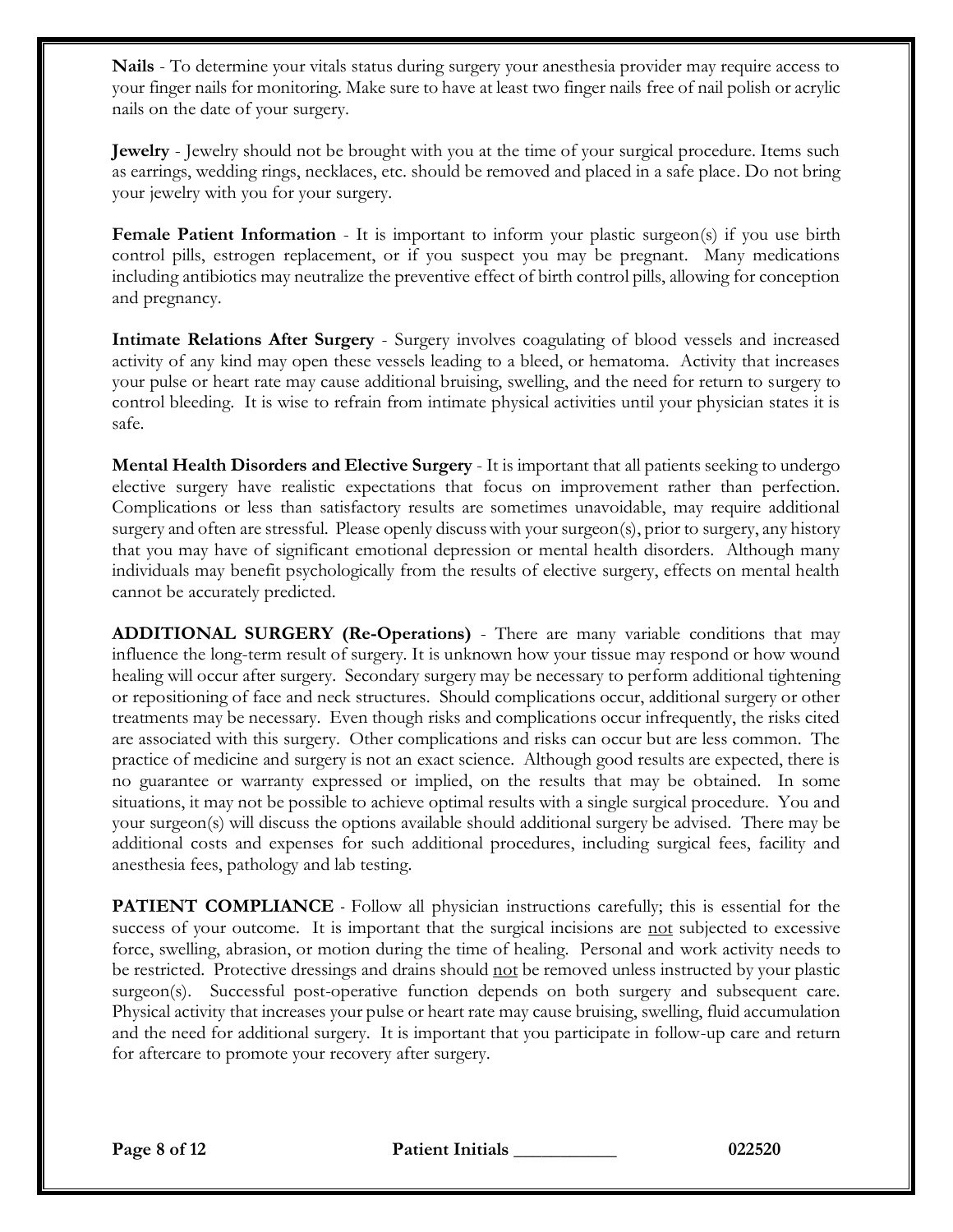**Smoking, Second-Hand Smoke Exposure, Nicotine Products (Patch, Gum, Nasal Spray)** - Patients who are currently smoking or use tobacco or nicotine products (patch, gum, or nasal spray) are at a greater risk for significant surgical complications of skin loss and delayed healing and additional scarring. Individuals exposed to second-hand smoke are also at potential risk for similar complications attributable to nicotine exposure. Additionally, smoking may have a significant negative effect on anesthesia and recovery from anesthesia, with coughing possibly increasing bleeding risk. Individuals who are not exposed to tobacco smoke or nicotine-containing products have a significantly lower risk of these type of complications. Please indicate your current status regarding these items below**:**

**\_\_\_**I am a non-smoker and do not use nicotine products. I understand the potential risk of secondhand smoke exposure causing surgical complications.

**\_\_\_**I am a smoker or use tobacco / nicotine products. I understand the risk of surgical complications due to smoking or use of nicotine products.

**\_\_\_**I have smoked and stopped approximately \_\_\_\_\_\_\_\_\_ ago. I understand I may still have the effects and therefore risks from smoking in my system, if not enough time has lapsed.

\_\_\_ I have been advised to stop smoking immediately and have been informed of the risks, benefits, expectations and alternatives to my surgery if I continue smoking.

It is important to refrain from smoking at least 6 weeks before surgery and until your physician states it is safe to return, if desired. I acknowledge that I will inform my physician if I continue to smoke within this time frame, and understand that for my safety, the surgery, if possible, may be delayed or cancelled.

Smoking may have such a negative effect on your surgery that a urine or blood test just before surgery may be done which will prove the presence of Nicotine. If positive, your surgery may be cancelled and your surgery, scheduling fee, and other prepaid amounts may be forfeited. Honestly disclose smoking to your surgeon(s).

Sleep Apnea / CPAP - Individuals who have breathing disorders such as "Obstructive Sleep Apnea" and who may rely upon CPAP devices (continuous positive airway pressure) or utilize nighttime oxygen are advised that they are at a substantive risk for respiratory arrest and death when they take narcotic pain medications following surgery. This is an important consideration when evaluating the safety of surgical procedures in terms of very serious complications, including death, that relate to preexisting medical conditions. Surgery may be considered only with monitoring afterwards in a hospital setting in order to reduce risk of potential respiratory complications and to safely manage pain following surgery.

Please consider the following symptoms of sleep apnea:

- \_\_\_ I am frequently tired upon waking and throughout the day
- \_\_\_ I have trouble staying asleep at night
- \_\_\_ I have been told that I snore or stop breathing during sleep
- \_\_\_ I wake up throughout the night or constantly turn from side to side
- \_\_\_ I have been told that my legs or arms jerk while I'm sleeping
- \_\_\_ I make abrupt snorting noises during sleep
- \_\_\_ I feel tired or fall asleep during the day

**Page 9 of 12 Patient Initials \_\_\_\_\_\_\_\_\_\_\_ 022520**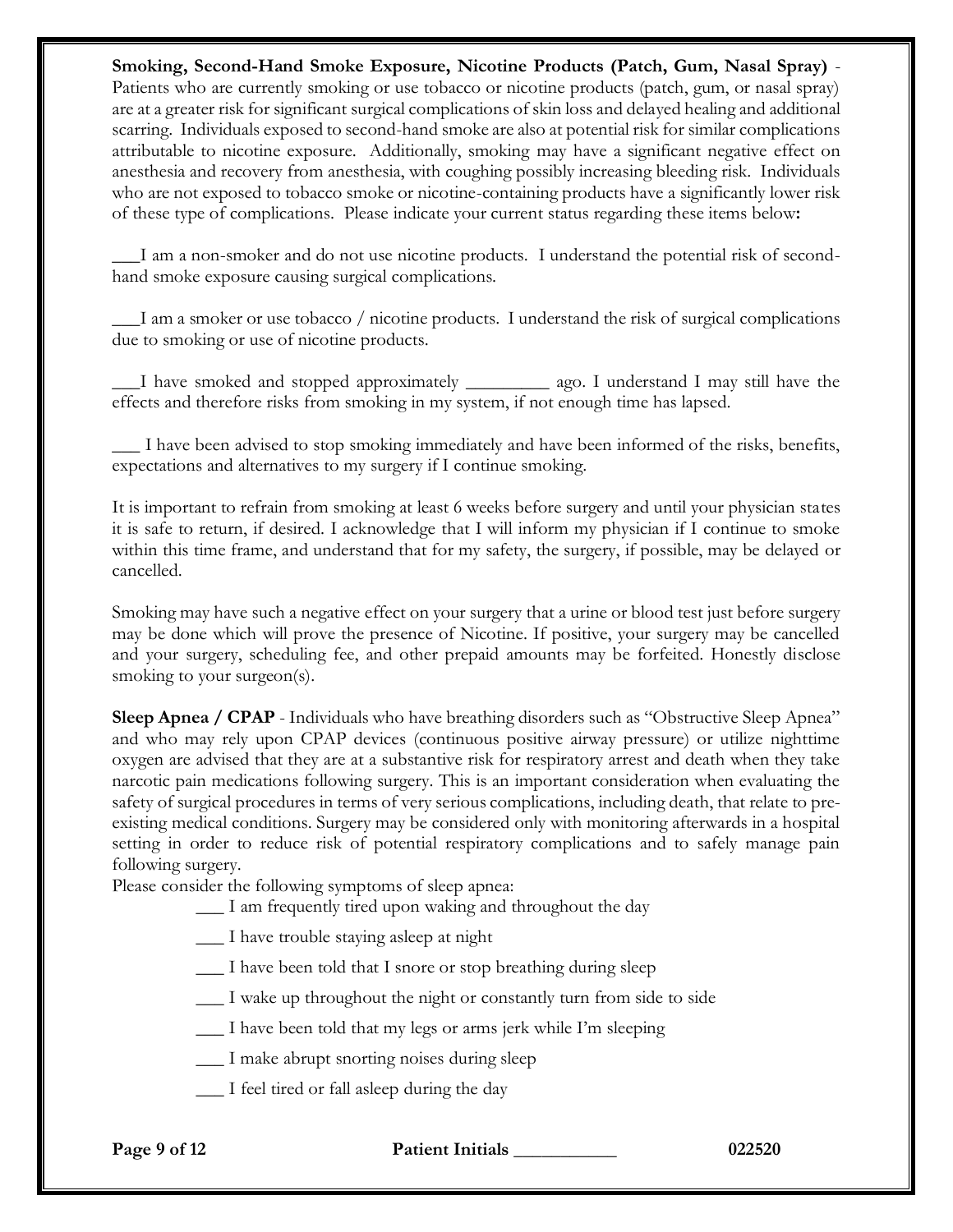It is important for you to inform and discuss any of the above symptoms that you have experienced with your surgeon(s).

**DVT/PE Risks and Advisory** - There is a risk of blood clots, Deep Vein Thrombosis (DVT) and Pulmonary Embolus (PE) with every surgical procedure. It varies with the risk factors below. The higher the risk factors, the greater the risk and the more involved you must be in both understanding these risks and, when permitted by your physician, walking and moving your legs. There may also be leg stockings, squeezing active leg devices, and possibly medicines to help lower your risk.

There are many conditions that may increase or affect risks of clotting. Inform your doctor about any past or present history of any of the following:

- Past History of Blood Clots
- Family History of Blood Clots
- Birth Control Pills
- \_\_\_\_\_\_\_Hormone Stimulating Drugs
- Swollen Legs
- **History of Cancer**
- Varicose Veins
	- \_\_\_\_\_\_\_History of Multiple Spontaneous Abortions or Miscarriages
		- I understand the risks relating to DVT/PE and how important it is to comply with therapy as discussed with my surgeon(s). The methods of preventative therapy include:
			- Early ambulation when allowed
			- Compression devices (SCD/ICD)
			- \_\_\_\_Anticoagulation Protocols when Allowed

For high risk patients, the risks of VTE are still high, even in the setting of appropriate chemoprophylaxis. If your surgery is elective and you're a high risk patient, it's best to consider with not proceeding with such elective surgery.

# **DISCLAIMER**

Informed-consent documents are used to communicate information about the proposed surgical treatment of a disease or condition along with disclosure of risks and alternative forms of treatment(s), including no surgery. The informed-consent process attempts to define principles of risk disclosure that should generally meet the needs of most patients in most circumstances. However, informedconsent documents should not be considered all-inclusive in defining other methods of care and risks encountered. Your plastic surgeon(s) may provide you with additional or different information which is based on all the facts in your particular case and the current state of medical knowledge. Informedconsent documents are not intended to define or serve as the standard of medical care. Standards of medical care are determined on the basis of all of the facts involved in an individual case and are subject to change as scientific knowledge and technology advance and as practice patterns evolve.

**It is important that you read the above information carefully and have all of your questions answered before signing the consent on the next page.**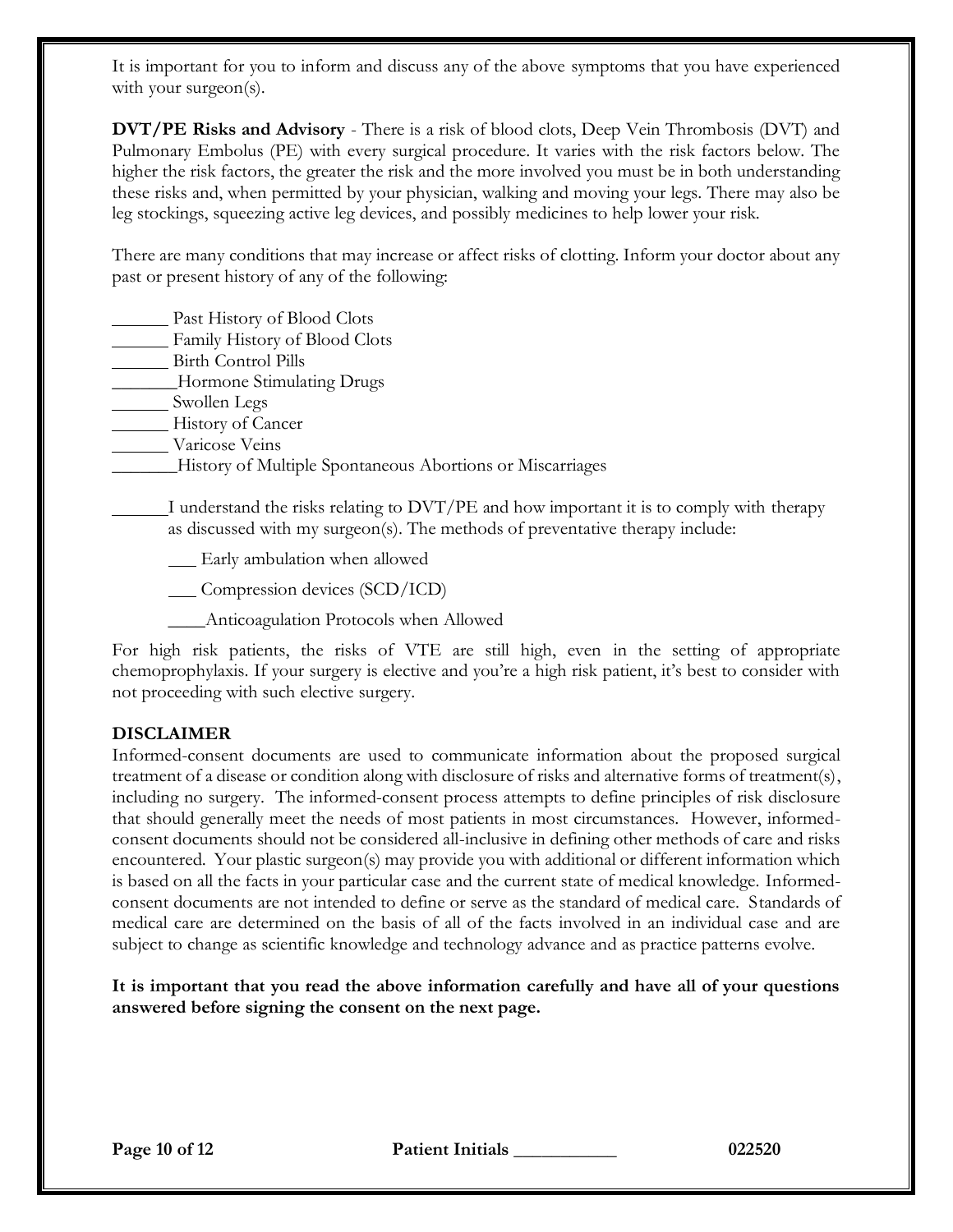## **CONSENT FOR SURGERY/ PROCEDURE OR TREATMENT**

1. I hereby authorize Dr. Karol Gutowski and/or Dr. Andrea Martin, and such assistants as may be selected, to perform the following procedure or treatment:

Facelift and/or Necklift

I have received the following information sheet:

## **INFORMED CONSENT FOR FACELIFT AND NECKLIFT SURGERY**

- 2. I recognize that during the course of the operation and medical treatment or anesthesia, unforeseen conditions may necessitate different procedures than those above. I therefore authorize the above physician(s) and assistants or designees to perform such other procedures that are in the exercise of his or her professional judgment necessary and desirable. The authority granted under this paragraph shall include all conditions that require treatment and are not known to my physician(s) at the time the procedure is begun.
- 3. I consent to the administration of such anesthetics considered necessary or advisable. I understand that all forms of anesthesia involves risk and the possibility of complications, injury, and sometimes death.
- 4. I acknowledge that no guarantee has been given by anyone as to the results that may be obtained.
- 5. I consent to the photographing, videographing and televising of the operation(s) or procedure(s) to be performed, including appropriate portions of my body, for medical, scientific or educational purposes, provided my identity is not revealed by the pictures.
- 6. For purposes of advancing medical education, I consent to the admittance of observers to the operating room.
- 7. I consent to the disposal of any tissue, medical devices or body parts which may be removed.
- 8. I authorize the release of my Social Security number to appropriate agencies for legal reporting and medical-device registration, if applicable.
- 9. IT HAS BEEN EXPLAINED TO ME IN A WAY THAT I UNDERSTAND:
	- a. THE ABOVE TREATMENT OR PROCEDURE TO BE UNDERTAKEN
	- b. THERE MAY BE ALTERNATIVE PROCEDURES OR METHODS OF TREATMENT
	- c. THERE ARE RISKS TO THE PROCEDURE OR TREATMENT PROPOSED

\_\_\_\_\_\_\_\_\_\_\_\_\_\_\_\_\_\_\_\_\_\_\_\_\_\_\_\_\_\_\_\_\_\_\_\_\_\_\_\_\_\_\_\_\_\_\_\_\_\_\_\_\_\_\_\_\_\_\_\_\_\_\_\_\_\_\_\_\_\_

I CONSENT TO THE TREATMENT OR PROCEDURE AND THE ABOVE LISTED ITEMS  $(1-9)$ .

I AM SATISFIED WITH THE EXPLANATION.

Patient or Person Authorized to Sign for Patient

Date\_\_\_\_\_\_\_\_\_\_\_\_\_\_\_\_\_\_\_\_\_\_ \_\_\_\_\_\_\_\_\_\_\_\_\_\_\_\_\_\_\_\_\_\_\_\_\_\_\_\_\_\_Witness

**Page 11 of 12 Patient Initials \_\_\_\_\_\_\_\_\_\_\_ 021622**